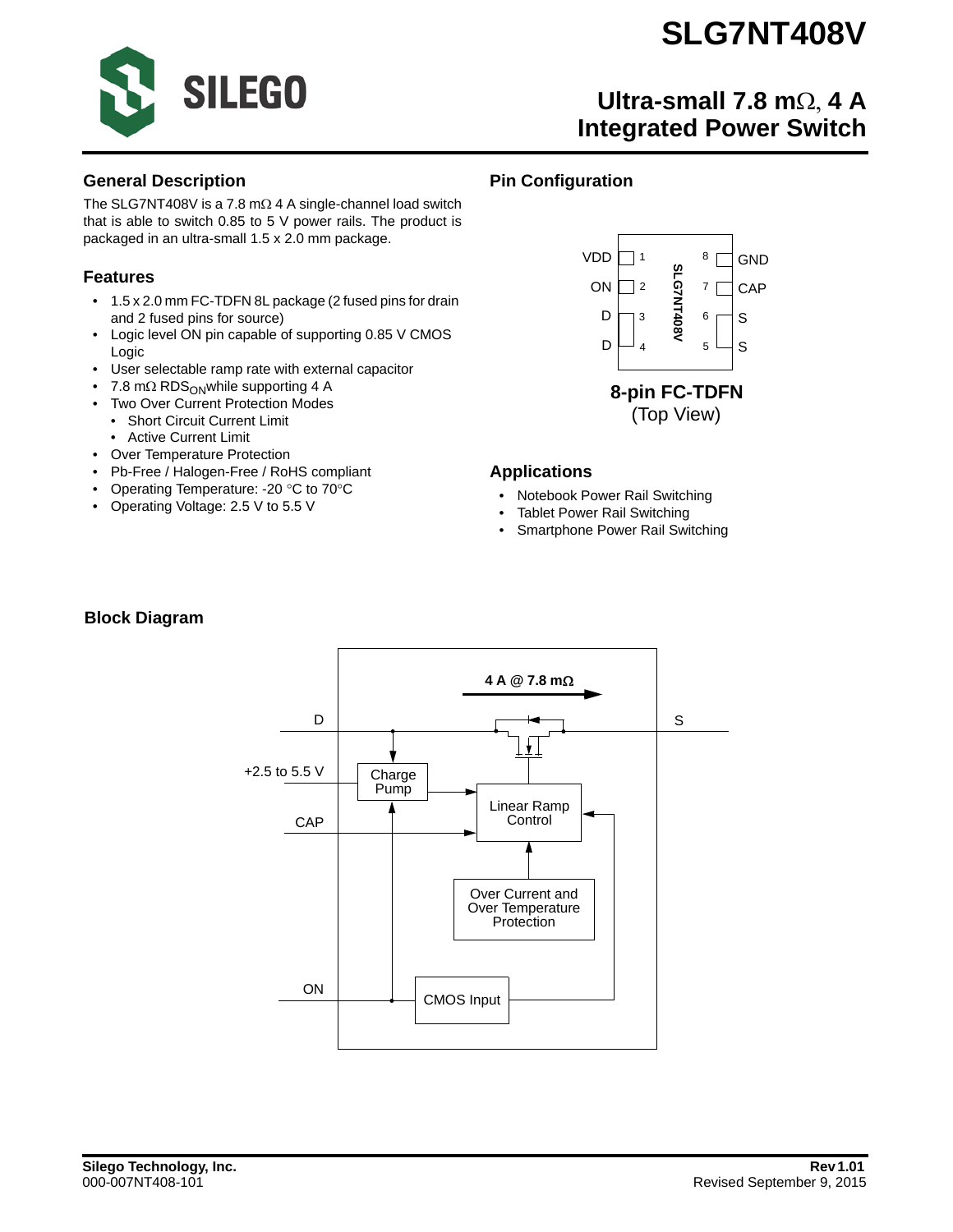

## **Pin Description**

| Pin#           | <b>Pin Name</b> | <b>Type</b>   | <b>Pin Description</b>                                                                            |
|----------------|-----------------|---------------|---------------------------------------------------------------------------------------------------|
|                | <b>VDD</b>      | <b>PWR</b>    | VDD power for load switch control (2.5 V to 5.5 V)                                                |
| $\overline{2}$ | <b>ON</b>       | Input         | Turns MOSFET ON (4 $M\Omega$ pull down resistor)<br>CMOS input with $VIL < 0.3$ V, $VIH > 0.85$ V |
| 3              | D               | <b>MOSFET</b> | Drain of Power MOSFET (fused with pin 4)                                                          |
| 4              | D               | <b>MOSFET</b> | Drain of Power MOSFET (fused with pin 3)                                                          |
| 5              | S               | <b>MOSFET</b> | Source of Power MOSFET (fused with pin 6)                                                         |
| 6              | S               | <b>MOSFET</b> | Source of Power MOSFET (fused with pin 5)                                                         |
|                | CAP             | Input         | Capacitor for controlling power rail ramp rate                                                    |
| 8              | <b>GND</b>      | <b>GND</b>    | Ground                                                                                            |

## **Ordering Information**

| <b>Part Number</b> | Type                       | <b>Production Flow</b>                        |
|--------------------|----------------------------|-----------------------------------------------|
| SLG7NT408V         | FC-TDFN 8L                 | Commercial, -20 $\degree$ C to 70 $\degree$ C |
| SLG7NT408VTR       | FC-TDFN 8L (Tape and Reel) | Commercial, -20 $\degree$ C to 70 $\degree$ C |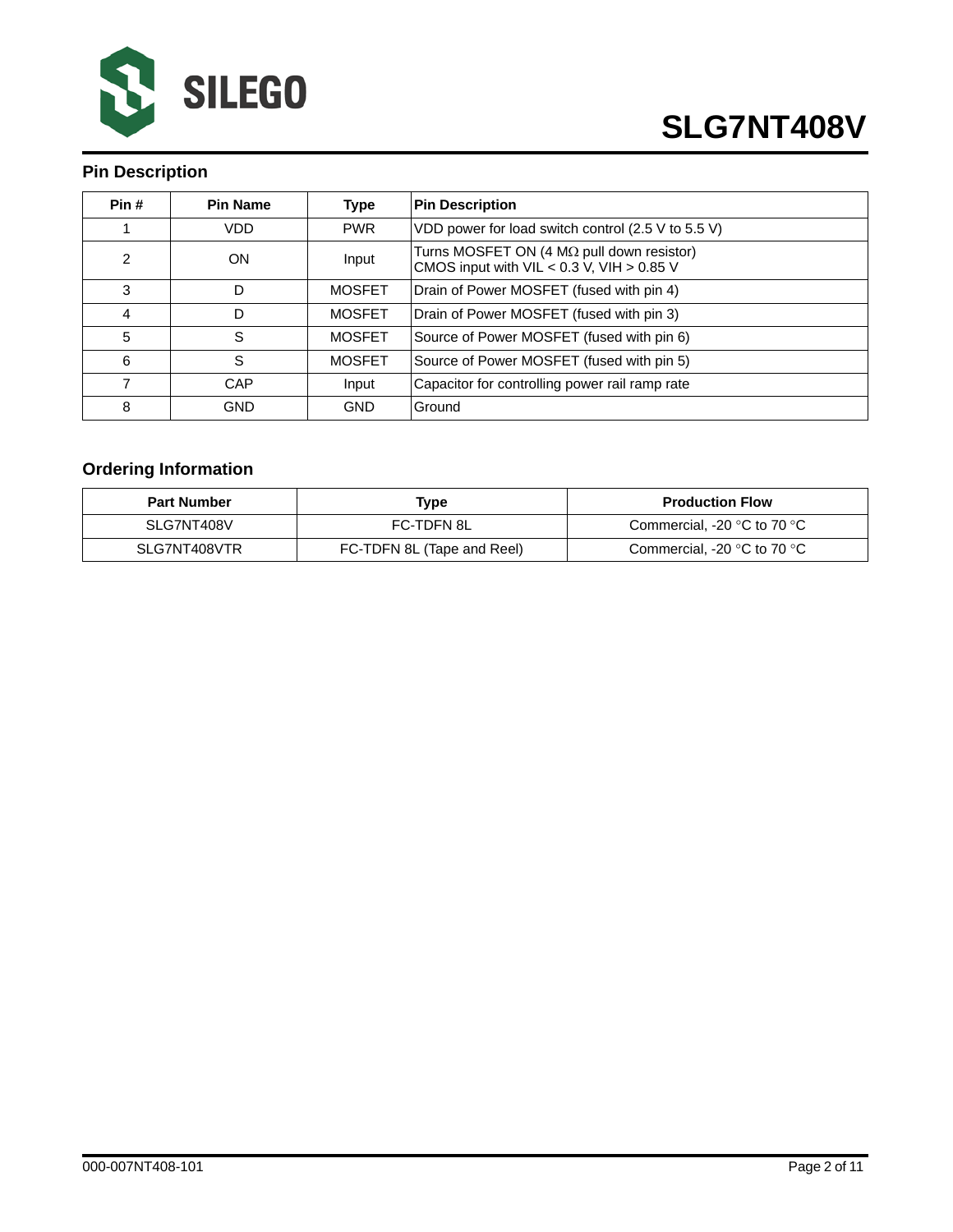

#### **Absolute Maximum Ratings**

| <b>Parameter</b>                                                                                                                                                                                                                                                                      | <b>Description</b>        | <b>Conditions</b>                                                                                     | Min.                     | Typ.  | Max.  | <b>Unit</b> |  |  |
|---------------------------------------------------------------------------------------------------------------------------------------------------------------------------------------------------------------------------------------------------------------------------------------|---------------------------|-------------------------------------------------------------------------------------------------------|--------------------------|-------|-------|-------------|--|--|
| <b>V<sub>DD</sub></b>                                                                                                                                                                                                                                                                 | Power Supply              |                                                                                                       | --                       |       |       |             |  |  |
| $T_{\rm S}$                                                                                                                                                                                                                                                                           | Storage Temperature       |                                                                                                       | $-65$                    | --    | 150   | °C          |  |  |
| $ESD_{HBM}$                                                                                                                                                                                                                                                                           | <b>ESD Protection</b>     | Human Body Model                                                                                      | 2000                     | $- -$ | $- -$ | V           |  |  |
| $W_{DIS}$                                                                                                                                                                                                                                                                             | Package Power Dissipation |                                                                                                       | --                       | --    |       | W           |  |  |
|                                                                                                                                                                                                                                                                                       |                           | MOSFET IDS <sub>PK</sub> Peak Current from Drain to Source   For no more than 1 ms with 1% duty cycle | $\overline{\phantom{a}}$ | --    | 6     | А           |  |  |
| Note: Stresses greater than those listed under "Absolute Maximum Ratings" may cause permanent damage to the device. This is a stress rating<br>only and functional operation of the device at these or any other conditions above those indicated in the operational sections of this |                           |                                                                                                       |                          |       |       |             |  |  |

specification is not implied. Exposure to absolute maximum rating conditions for extended periods may affect reliability.

#### **Electrical Characteristics**

 $T_A$  = -20 to 70 °C (unless otherwise stated)

| <b>Parameter</b>      | <b>Description</b>                           | <b>Conditions</b>                                                                                      | Min.                     | Typ.                     | Max.                     | <b>Unit</b> |
|-----------------------|----------------------------------------------|--------------------------------------------------------------------------------------------------------|--------------------------|--------------------------|--------------------------|-------------|
| V <sub>DD</sub>       | Power Supply Voltage                         | -20 to 70°C                                                                                            | 2.5                      | Ξ.                       | 5.5                      | $\vee$      |
|                       | Power Supply Current (PIN 1)                 | when OFF                                                                                               | --                       | $\overline{\phantom{a}}$ | 1                        | μA          |
| l <sub>DD</sub>       |                                              | when ON, No load                                                                                       | --                       | 70                       | 100                      | μA          |
|                       | <b>Static Drain to Source</b>                | T <sub>A</sub> 25°C @ 100 mA                                                                           | $-$                      | 7.8                      | 8.5                      | $m\Omega$   |
| $RDS_{ON}$            | <b>ON Resistance</b>                         | T <sub>A</sub> 70°C @ 100 mA                                                                           | $-$                      | 8.5                      | 9.6                      | $m\Omega$   |
| <b>IDS</b>            | <b>Operating Current</b>                     | $V_D$ = 1.0 V to 5.5 V                                                                                 | $\overline{\phantom{a}}$ | $\overline{\phantom{a}}$ | 4                        | A           |
| $V_D$                 | Drain Voltage                                |                                                                                                        | 0.85                     |                          | V <sub>DD</sub>          | V           |
| T <sub>ON_Delay</sub> | ON pin Delay Time                            | 50% ON to Ramp Begin,<br>$R_1 = 20 \Omega$ , $C_1 = 10 \mu F$                                          | 0                        | 300                      | 500                      | μS          |
|                       |                                              | 50% ON to 90% Vs                                                                                       |                          | Configurable 1           |                          | ms          |
| T <sub>Total_ON</sub> | <b>Total Turn On Time</b>                    | Example: CAP (PIN 7) = 4 nF, $V_{DD}$ =<br>$V_D = 5$ V, Source_Cap = 10 µF,<br>$R_1 = 20 \Omega$       | $\overline{\phantom{a}}$ | 1.96                     |                          | ms          |
|                       |                                              | 10% $V_S$ to 90% $V_S$                                                                                 | Configurable 1           |                          |                          | V/ms        |
| <b>T</b> SLEWRATE     | Slew Rate                                    | Example: CAP (PIN 7) = 4 nF, $V_{DD}$ =<br>$V_D = 5$ V, Source_Cap = 10 µF,<br>$R_1^{\nu} = 20 \Omega$ | $\overline{a}$           | 3.0                      |                          | V/ms        |
| CAP <sub>SOURCE</sub> | Source Cap                                   | Source to GND                                                                                          | --                       | $-$                      | 500                      | $\mu$ F     |
| $ON_V$ <sub>IH</sub>  | High Input Voltage on ON pin                 |                                                                                                        | 0.85                     | $\overline{\phantom{a}}$ | V <sub>DD</sub>          | $\vee$      |
| $ON_V_{IL}$           | Low Input Voltage on ON pin                  |                                                                                                        | $-0.3$                   | $\mathbf 0$              | 0.3                      | V           |
|                       | <b>Active Current Limit</b>                  | MOSFET will automatically limit cur-<br>rent when VS > 250 mV                                          | $\overline{\phantom{a}}$ | 6.0                      | $\overline{\phantom{a}}$ | Α           |
| <b>ILIMIT</b>         | <b>Short Circuit Current Limit</b>           | MOSFET will automatically limit cur-<br>rent when VS < 250 mV                                          | --                       | $-$                      | 0.5                      | A           |
| THERM <sub>ON</sub>   | Thermal shutoff turn-on temperature          |                                                                                                        | $\overline{\phantom{a}}$ | 125                      | --                       | $^{\circ}C$ |
| THERM <sub>OFF</sub>  | Thermal shutoff turn-off temperature         |                                                                                                        | $\overline{\phantom{a}}$ | 100                      | $\overline{a}$           | $^{\circ}C$ |
| THERM <sub>TIME</sub> | Thermal shutoff time                         |                                                                                                        | --                       | --                       | 1                        | ms          |
| TOFF_Delay            | OFF Delay Time                               | 50% ON to $V_S$ Fall, $V_{DD} = V_D = 5 V$ ,<br>$R_1 = 20 \Omega$ , no $C_1$                           | --                       | --                       | 15                       | μS          |
| $T_{\sf FALL}$        | V <sub>S</sub> Fall Time                     | 90% $V_S$ to 10% $V_S$ , $V_{DD} = V_D = 5$ V,<br>$R_1 = 20 \Omega$ , no C <sub>1</sub>                | $\overline{\phantom{a}}$ | <b>TBD</b>               | $-$                      | $\mu$ s     |
| Notes:                | 1. Refer to table for configuration details. |                                                                                                        |                          |                          |                          |             |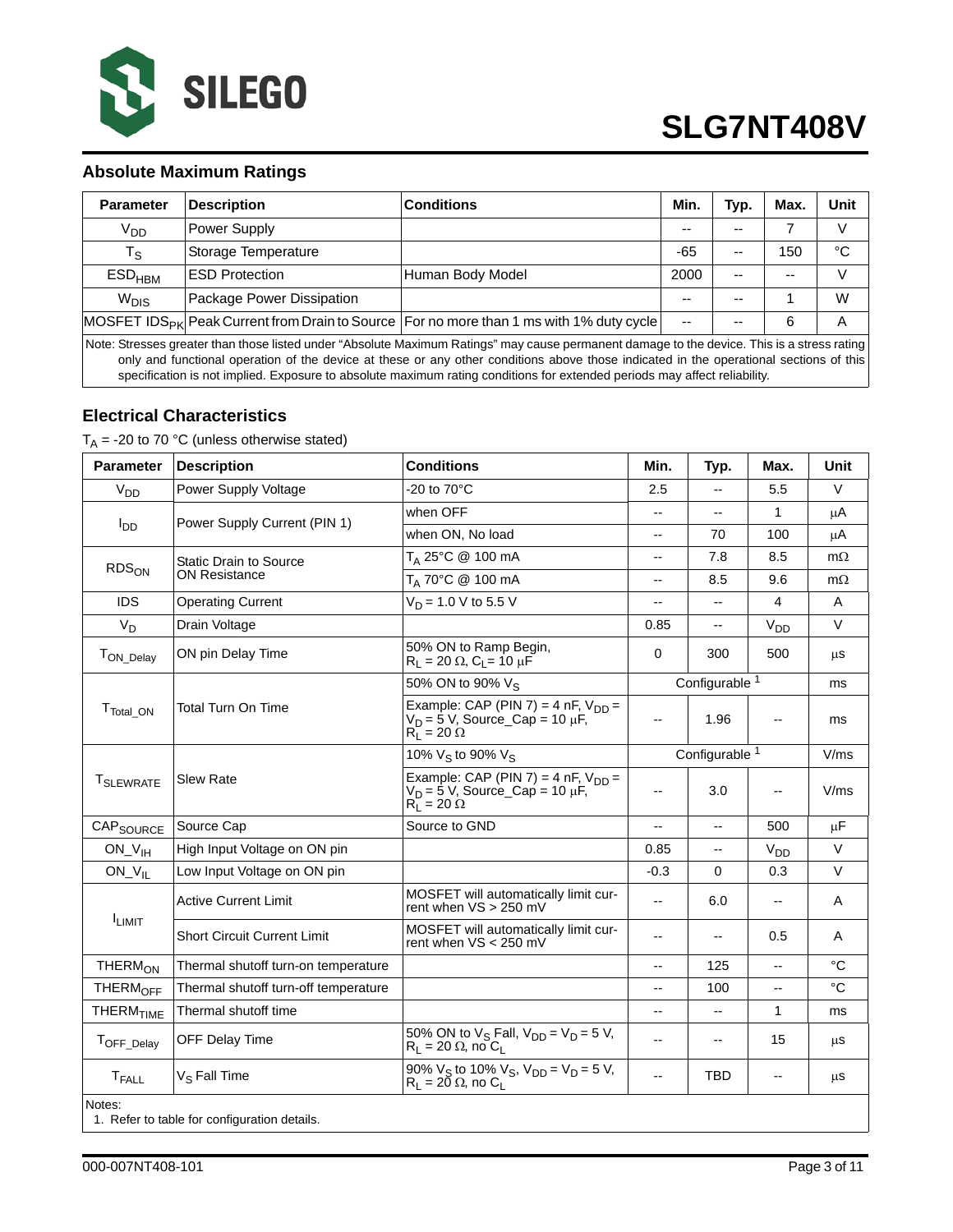

#### **SLG7NT408V Turn ON**

The normal power on sequence is first VDD, with VD only being applied after VDD is > 1 V, and then ON after VD is at least 90% of final value. The normal power off sequence is the power on sequence in reverse.

If VDD and VD are turned on at the same time then it is possible that a voltage glitch will appear on VS before VDD achieves 1V which is the VT of the main MOSFET. The size of the glitch is dependent on source and drain capacitance loading and the ramp rate of VDD & VD.

#### **SLG7NT408V Turn ON**

The VS ramp follows a linear path, not an RC limitation provided the ramp is slow enough to not be current limited by load capacitance.

#### **SLG7NT408V Current Limiting**

The SLG7NT408V has two forms of current limiting.

#### **Standard Current Limiting Mode**

Current is measured by mirroring the current through the main MOSFET. The mirrored current is then sent through a resistor creating a voltage V(i) proportional to the MOSFET current. The V(i) is then compared with a Band Gap voltage V(BG). If V(i) exceeds the Band Gap voltage then the voltage  $V(g)$  on the gate of the main MOSFET is reduced. The  $V(g)$  continues to drop until  $V(i) < V(BG)$ . This response is a closed loop response and is therefore very fast and current limits in less than a few micro-seconds. There is no difference between peak or constant current limit.

#### **Temperature Cutoff**

However, as the V(g) drops the Rds(ON) of the main MOSFET will increase, thus limiting the current, but also increasing the power dissipation of the IC. The IC is very small and cannot dissipate much power. Therefore, if a current limit condition is sustained the IC will heat up. If the temperature exceeds approximately 120°C, then V(g) will be brought low completely shutting off the main MOSFET. As the die cools the MOSFET will be turned back on at 100°C.

If the current limiting condition has not been mitigated then the die will again heat up to 120°C and the process will repeat.

#### **Short Circuit Current Limiting Mode**

When V(S) < 250 mV, which is the case if there is a solder bridge during the manufacturing process or a hard short on the power rail, then the current is limited to approximately 500 mA. This current limit is accomplished in the same manner as the Standard Current Limiting Mode with the exception that the current mirror is 15x greater. Because the current mirror is so much larger, a 15x smaller main MOSFET current is required to generate the same V(i). If V(S) rises above approximately 250 mV, then this mode is automatically switched out.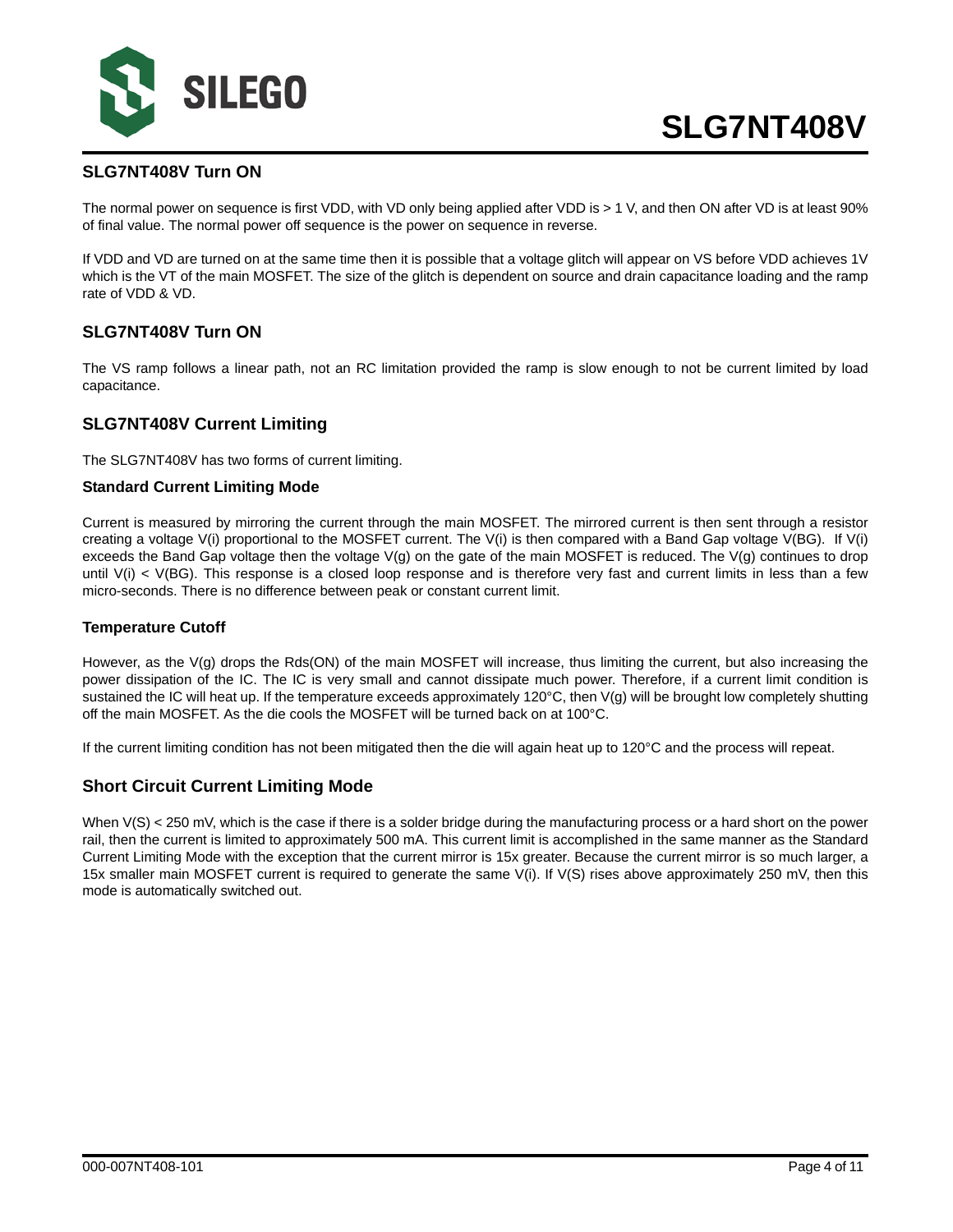

## $T_{\text{Total\_ON}}$  vs. CAP  $\textcircled{2}$  V<sub>DD</sub> = 3.3 V



#### SLG7NT408V T<sub>Total\_ON</sub>: ON (50%) - V<sub>S</sub> (90%)  $V_{DD}$  = 3.3 V, T<sub>A</sub> = 25<sup>°°</sup>C. C<sub>L</sub> = 10 μF, IDS = 100 mA

### $T_{\text{Total ON}}$  vs. CAP @  $V_{\text{DD}} = 5.0$  V



SLG7NT408V T<sub>Total\_ON</sub>: ON (50%) - V<sub>S</sub> (90%)  $V_{DD}$  = 5.0 V, T<sub>A</sub> = 25<sup>°°</sup>C. C<sub>L</sub> = 10 μF, IDS = 100 mA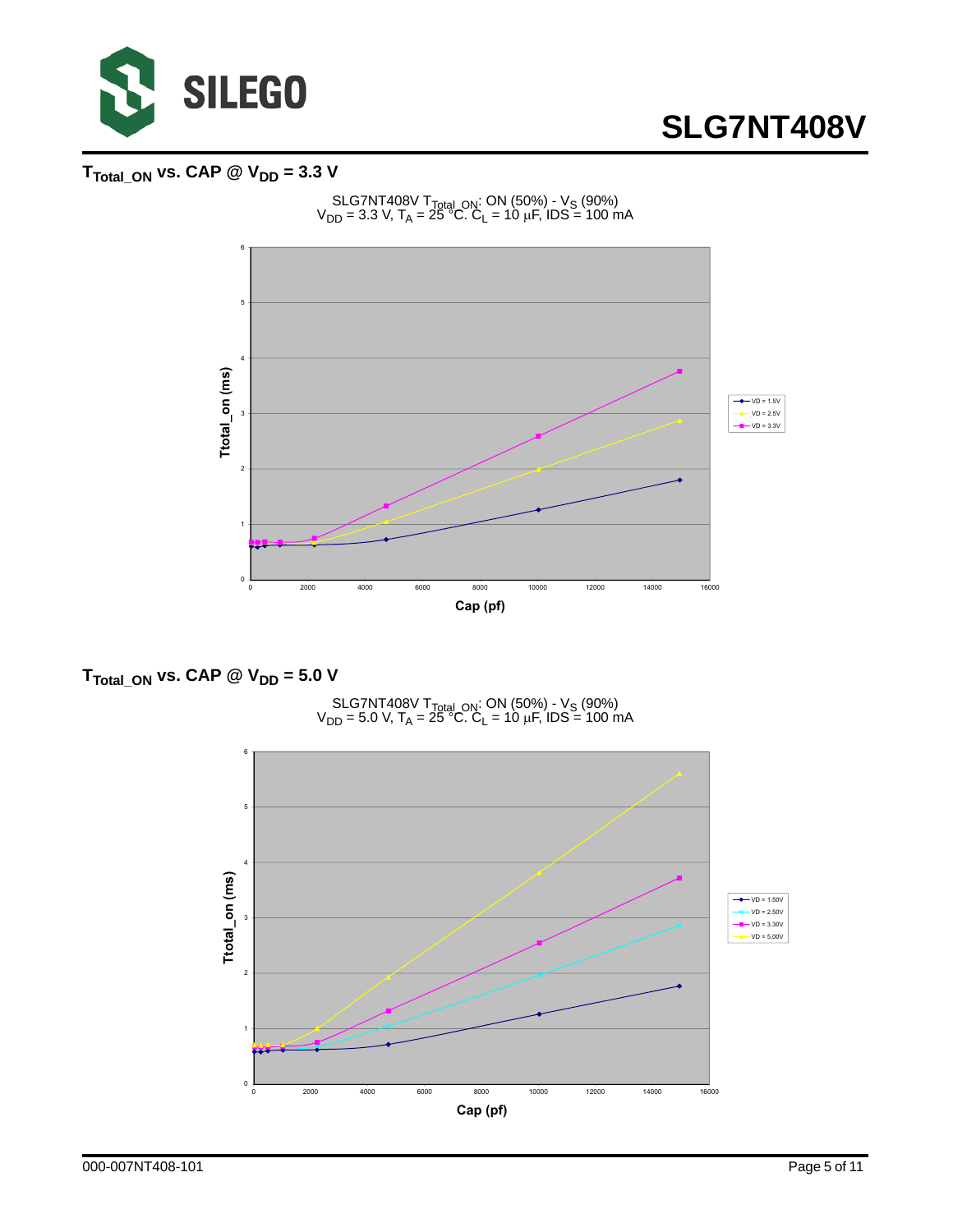

## $T_{SLEW}$  vs. CAP  $\textcircled{2}$  V<sub>DD</sub> = 3.3 V









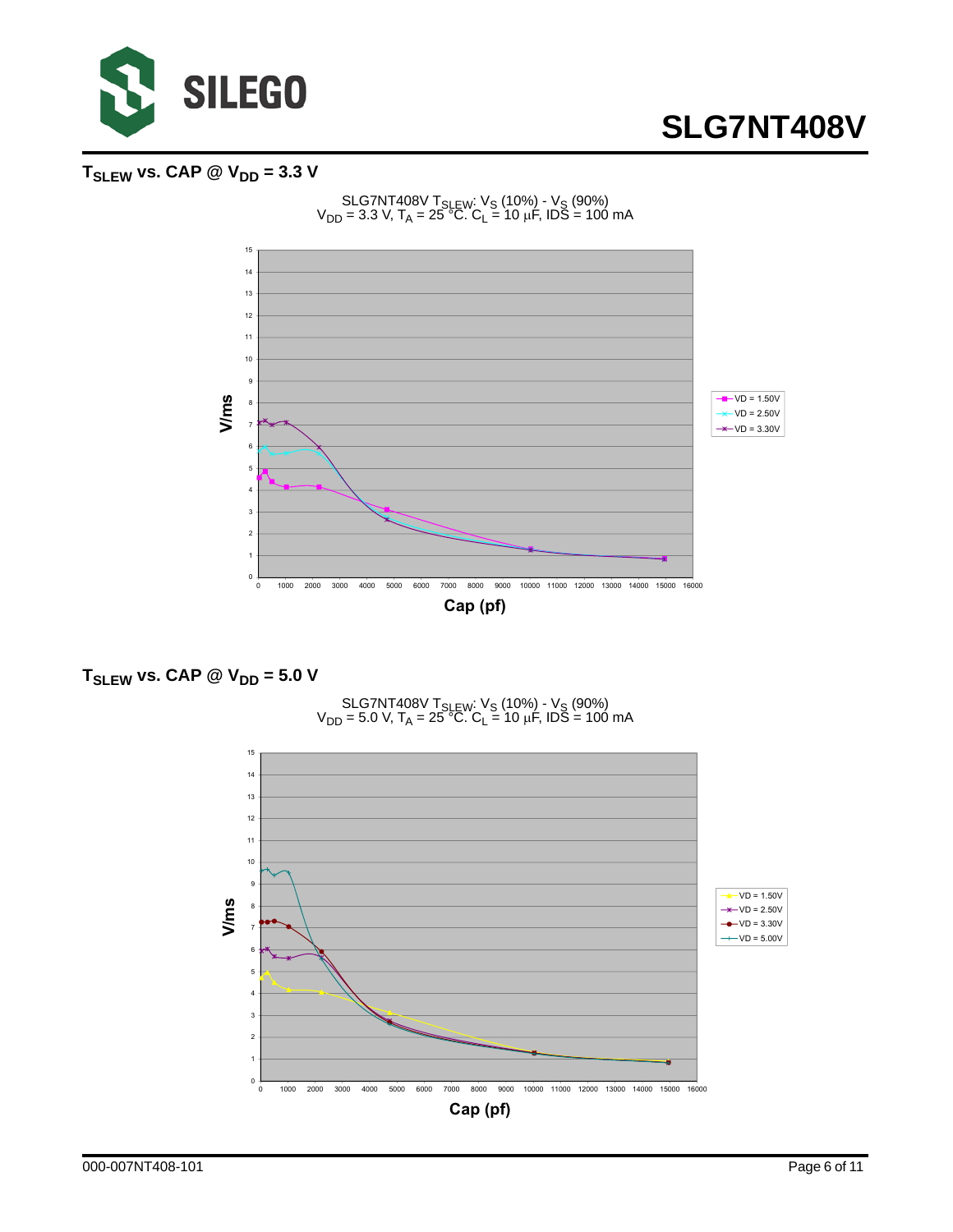

**TTotal\_ON, TON\_Delay and Slew Rate Measurement** 

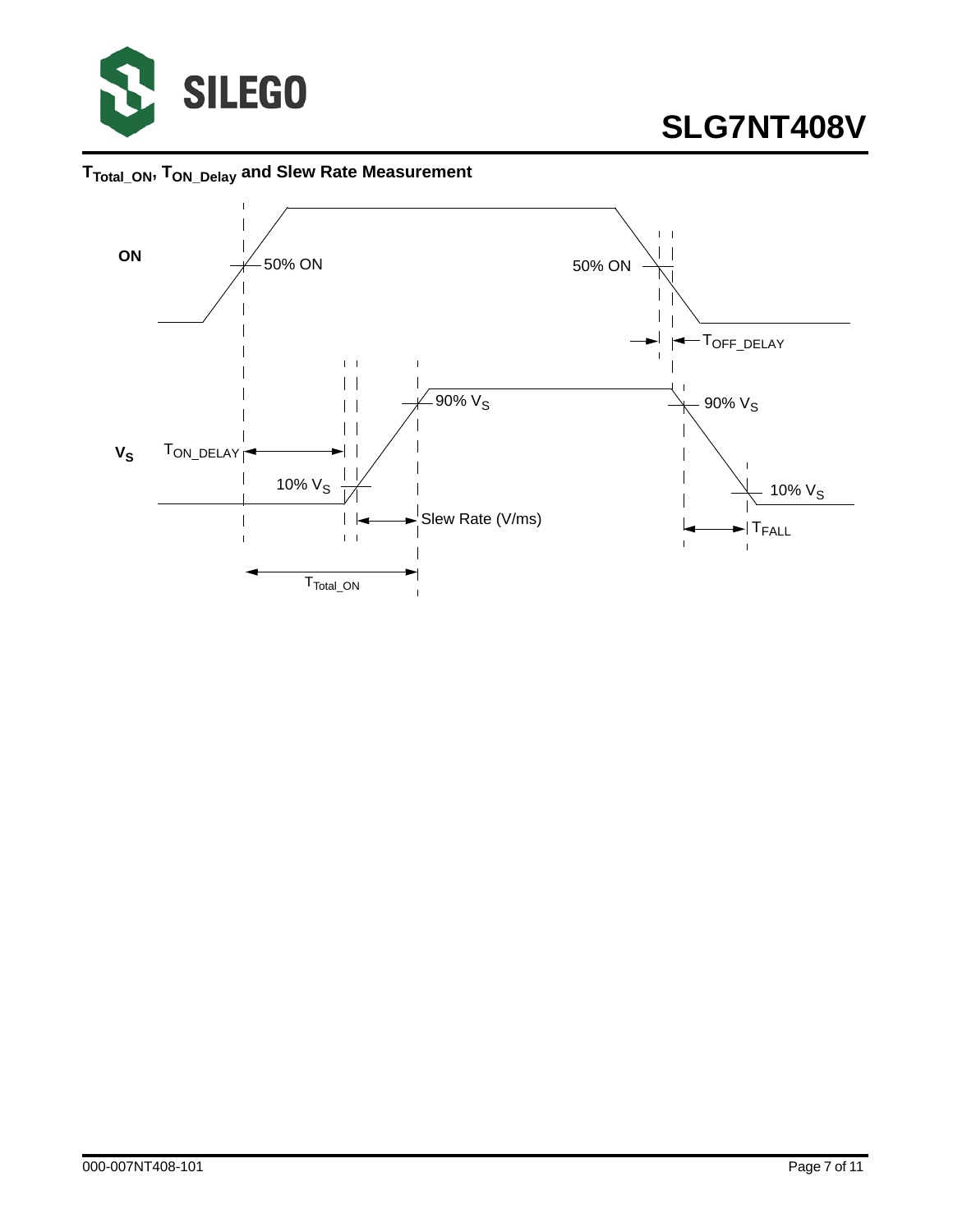

## **Package Top Marking System Definition**

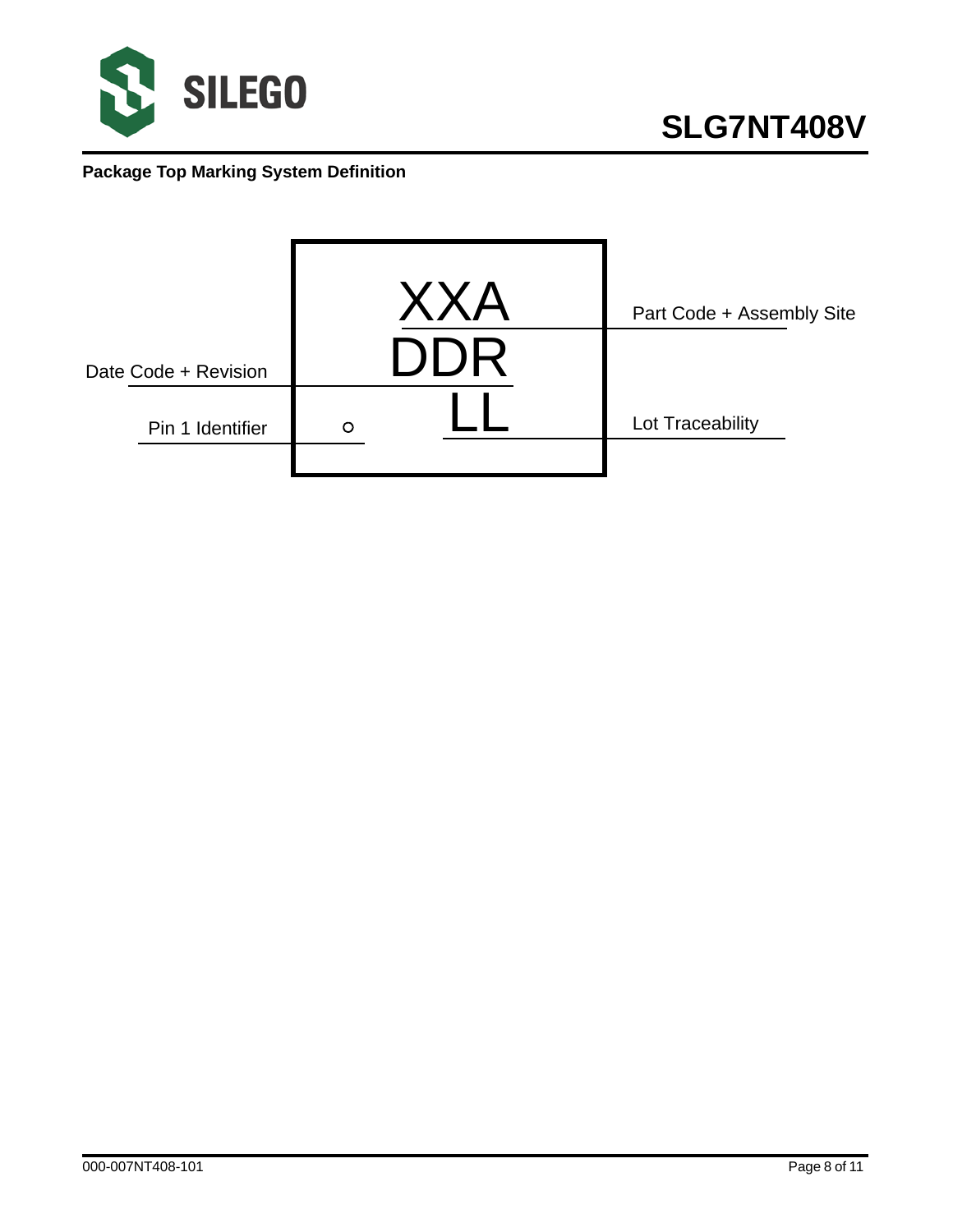

### **Package Drawing and Dimensions**



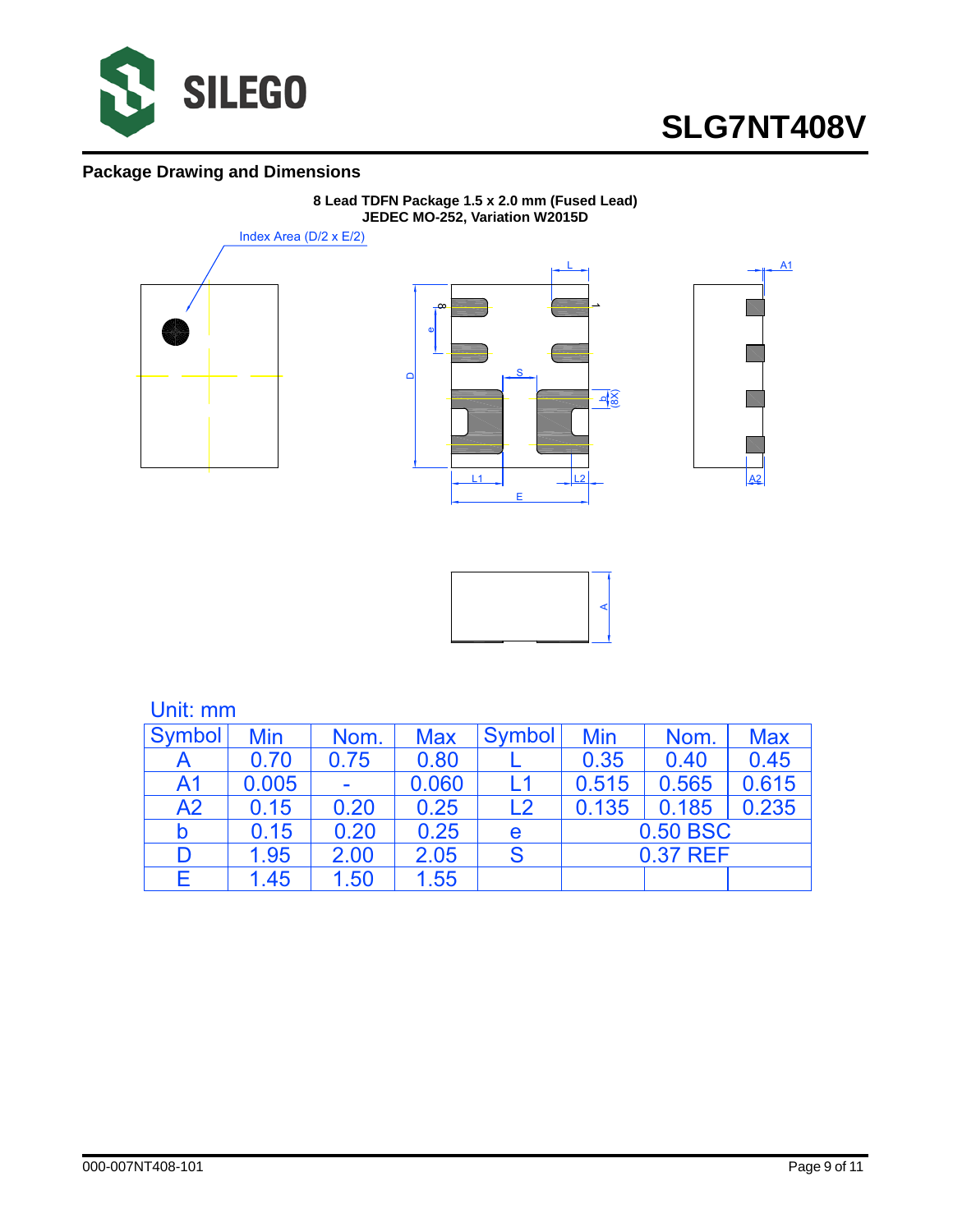

#### **Tape and Reel Specifications**

| Package<br><b>Type</b>     | # of<br><b>Pins</b> | <b>Nominal</b><br>Package Size<br>[mm] | <b>Max Units</b> |         | Reel &           | Leader (min) |                | Trailer (min)  |                | <b>Tape</b>   | Part                 |
|----------------------------|---------------------|----------------------------------------|------------------|---------|------------------|--------------|----------------|----------------|----------------|---------------|----------------------|
|                            |                     |                                        | per Reel         | per Box | Hub Size<br>[mm] | l Pockets    | Length<br>[mm] | <b>Pockets</b> | Lenath<br>[mm] | Width<br>[mm] | <b>Pitch</b><br>[mm] |
| TDFN 8L<br><b>FC Green</b> |                     | $1.5 \times 2.0 \times 0.75$           | 3000             | 3000    | 178 / 60         | 100          | 400            | 100            | 400            |               |                      |

### **Carrier Tape Drawing and Dimensions**

| Package<br><b>Type</b> | PocketBTMPocketBTM<br>Length | Width          | <b>Pocket</b><br><b>Depth</b> | <b>Index Hole</b><br><b>Pitch</b> | <b>Pocket</b><br><b>Pitch</b> | <b>Index Hole</b><br><b>Diameter</b> | Index Hole   Index Hole  <br>to Tape<br>Edge | <b>Center</b> | to Pocket Tape Width |
|------------------------|------------------------------|----------------|-------------------------------|-----------------------------------|-------------------------------|--------------------------------------|----------------------------------------------|---------------|----------------------|
|                        | A0                           | B <sub>0</sub> | K0                            | P0                                | P1                            | D <sub>0</sub>                       |                                              |               | W                    |
| TDFN 8L<br>FC Green    | 1.68                         | 2.18           | 0.9                           | 4                                 |                               | 1.5                                  | 1.75                                         | 3.5           |                      |



**Refer to EIA-481 specification**

### **Recommended Reflow Soldering Profile**

Please see IPC/JEDEC J-STD-020: latest revision for reflow profile based on package volume of 2.25 mm<sup>3</sup> (nominal). More information can be found at www.jedec.org.